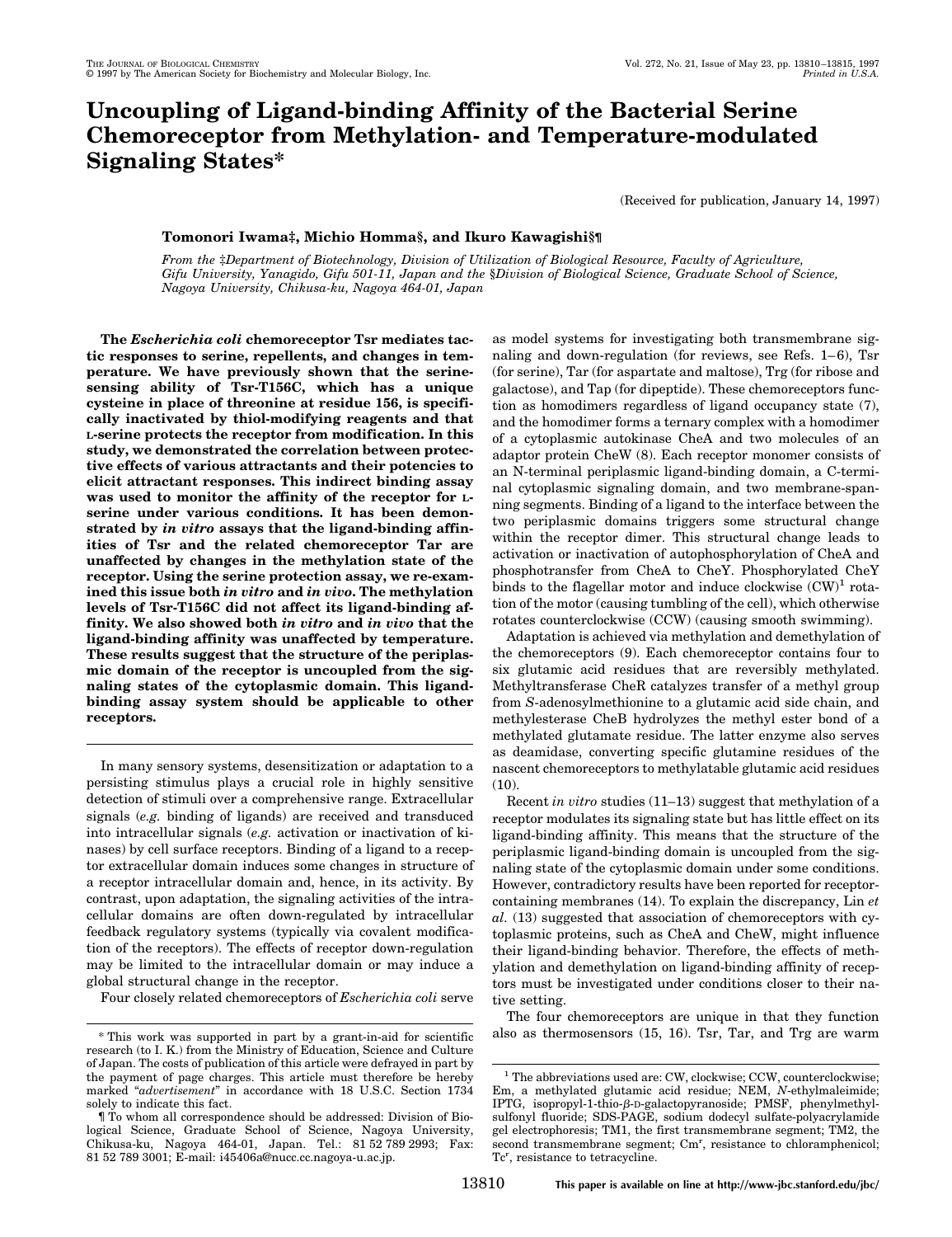receptors that produce CCW signals upon a temperature increase and CW signals upon a temperature decrease, whereas Tap is a cold receptor with opposite signaling behavior (16). Temperature should affect the signaling states of the chemoreceptors, but it remains unclear how this can be achieved. Does a change in temperature cause a global change in receptor structure or just some local change within the cytoplasmic signaling domain?

In this study, we investigated the effects of methylation/ amidation and temperature on the ligand-binding affinity of Tsr. We have previously shown that a Tsr-specific attractant L-serine protects Tsr-T156C, which has a unique cysteine residue at the ligand-binding site, from thiol-modifying reagents such as *N*-ethylmaleimide (NEM) in a dose-dependent manner (17). This protective effect of L-serine should reflect the affinity of Tsr-T156C for L-serine. If so, this assay can be used to monitor the ligand-binding affinity of the receptor under various conditions. In this report, we demonstrate a correlation between the stimulus strength of various amino acid attractants detected by Tsr-T156C and their abilities to protect Cys-156 from NEM modification. Using this assay system both *in vitro* and *in vivo*, we found that the ligand-binding affinity of Tsr is uncoupled from its signaling states modulated by covalent modification and temperature.

## EXPERIMENTAL PROCEDURES

*Bacterial Strains and Plasmids—*All strains used in this work are derivatives of *E. coli* K-12. Strain HCB339 [ $\Delta t$ sr-7021  $\Delta (tar-tan)$ *5201 trg*::Tn*10 thr leu his met rpsL136*] (18) lacks all four chemoreceptors, and strain CP553 [*trg-100* D*tsr-7028* D(*tar-cheB*) *leu his rpsL lac xyl ara tonA tsx thi zab*::Tn*5*] (19) lacks CheB and CheR, as well as all chemoreceptors. Plasmid pGAN1 (17) carries the promoterless mutant *tsr* gene encoding the receptor protein with the single amino acid substitution, Thr-156 to Cys, placed downstream of the *tac* promoter. Plasmid pRAB1 (20) carries the methylesterase gene *cheB* and the tetracyclineresistant gene *tetA* (Tc<sup>r</sup>). A *cheR*-overproducing plasmid pKB23 (11) and a *cheB*-overproducing plasmid pKB24 (11), both of which carry the chloramphenicol acetyltransferase gene *cat* (Cm<sup>r</sup> ), were provided by M. I. Simon of California Institute of Technology.

*Chemicals*—NEM, isopropyl-1-thio-β-D-galactopyranoside (IPTG), phenylmethylsulfonyl fluoride (PMSF), and 1,10-phenanthroline were purchased from Wako Pure Chemical Industries (Osaka, Japan). Octylb-D-glucopyranoside was purchased from Dojindo Laboratories (Kumamoto, Japan). *N*-[ethyl-1-14C]ethylmaleimide (40 mCi/mmol) and reagents for the bicinchoninic acid protein assay were products of Dupont NEN and from Pierce, respectively.

*Assays of Chemo- and Thermoresponses—*Cells were grown at 30 °C in tryptone-glycerol broth (1% Bacto-tryptone (Difco Laboratories, Detroit, MI), 0.5% NaCl, 0.5% glycerol) supplemented with 50  $\mu$ g/ml ampicillin (and  $25 \mu g/ml$  chloramphenicol, when necessary). At late exponential phase, cells were collected by centrifugation, washed twice with motility medium (10 mM potassium phosphate buffer, pH 7.0, 0.1 mM EDTA, 10 mM sodium DL-lactate, 0.1 mM methionine), and resuspended in motility medium.

Temporal stimulation assays for chemoresponse were carried out as described previously (21). The cells suspended in motility medium were pretreated with a repellent, 1 M glycerol, and then stimulated with various concentrations of a Tsr-mediated attractant, L-serine, D-serine, or L-alanine. The change in the smooth swimming fraction after 30 s was measured. Addition of 1 M glycerol reduces the smooth swimming fraction of the cells to nearly zero. Therefore, an increase in the smooth swimming fraction upon addition of an attractant represents the magnitude of an attractant response of the cells.

Temporal stimulation assays for thermoresponse were carried out as described previously (20). Cells were cultured and washed as described above. A drop of cell suspension was placed on a glass slide mounted on a temperature control apparatus (22). When cells swam too smooth or too tumble, glycerol or L-serine was added to the suspension. The temperature was first increased from 20 to 30 °C and then decreased from 30 to 20 °C.

*Preparation of Membranes and Solubilization of Membrane Proteins—*Membranes were prepared by the method of Foster *et al.* (23). A fresh overnight culture of CP553 cells carrying pGAN1 was inoculated (1:100 dilution) into LB medium (1% Bacto-tryptone, 1% yeast extract,



FIG. 1. **Sensing abilities of Tsr-T156C for various attractants.** HCB339 cells with Tsr-T156C were pretreated with 1 M glycerol and then stimulated with various concentrations of L-serine (*open circles*), D-serine (*closed circles*), or L-alanine (*open triangles*). Changes in smooth swimming cells after 30 s were measured. All manipulations were done at 25 °C. In this and the following figures, *lines* are drawn just by eye.

0.5% NaCl) supplemented with 200  $\mu$ g/ml ampicillin and grown at 30 °C. If the cells also carried pRAB1 (Tc<sup>r</sup>) or pKB23 (Cm<sup>r</sup>), 12.5  $\mu$ g/ml tetracycline or 25  $\mu$ g/ml chloramphenicol was added. After 3 h, 1 mM IPTG was added to the culture. After further incubation for 4 h, the cells were harvested by centrifugation, washed with motility medium, and were treated with 100  $\mu$ M NEM in the presence of 10 mM serine for 60 min at 0 °C. The cells were then collected again, resuspended in lysis buffer (100 mM sodium phosphate, pH 7.2, 5 mM EDTA, 10% glycerol, 5 mM 1,10-phenanthroline, 2 mM PMSF) at 0 °C, and lysed by sonication (Heat Systems-Ultrasonics, Inc., model W-225). Unbroken cells and cell debris were removed by centrifugation for 20 min at 10,000 rpm in a Sakuma 7B rotor at 4 °C. The supernatant was centrifuged for 60 min at 40,000 rpm in an RP 50–2 rotor (Hitachi Koki Co., Ltd.) at 4 °C. The pellet was washed with wash buffer (50 mM sodium phosphate, pH 7.2, 2 M KCl, 10% glycerol, 5 mM EDTA, 5 mM 1,10-phenanthroline, 1 mM PMSF) and then resuspended in a buffer containing 50 mm Tris-HCl, pH 7.0, 10% glycerol, 5 mM 1,10-phenanthroline, and 1 mM PMSF at 0 °C. Protein concentration was determined by the bicinchoninic acid protein assay system using bovine serum albumin as a standard. The suspension was diluted with the same buffer to approximately 10 mg of protein/ml. Octylglucoside was added to 1.25%, and the mixture was incubated for 20 min at 0 °C and centrifuged for 60 min at 40,000 rpm (Hitachi RP65 rotor) at 4 °C. The supernatant was stored at 4 °C.

*Modification with Radioactive NEM—*For modification of Tsr-T156C in intact cells, *N*-[ethyl-1-<sup>14</sup>C]maleimide (10 mCi/mmol; 50  $\mu$ M final concentration) was added to the cells  $(A_{590} = 1.5)$ , and the mixture was incubated at 25 °C for 30 min. For membranes or octylglucoside extracts, the mixture was incubated at 25 °C for 6 min. When necessary, various concentrations of L-serine, D-serine, or L-alanine were added prior to the addition of NEM. The reactions were terminated by the addition of 5% trichloroacetic acid, and the samples were collected by centrifugation. The precipitates were then subjected to sodium dodecyl sulfate-polyacrylamide gel electrophoresis (SDS-PAGE) (21) and autoradiography. The labeled proteins was analyzed using Bio Imaging Analyzer (Fuji Photo Film Co., Ltd., BAS-1000).

### RESULTS

*Protection of Cys-156 from NEM Modification Reflects the Ligand-binding Affinity of Tsr-T156C—*We first examined the sensing abilities of Tsr-T156C for various amino acid attractants. Plasmid pGAN1 carrying the *tsr-T156C* gene was introduced into strain HCB339, which is defective in all four chemoreceptor genes. As shown in Fig. 1, 40  $\mu$ M L-serine or 1 mM D-serine was required for attractant responses in 50% of the cells. Only a small response was induced by 50 mM or higher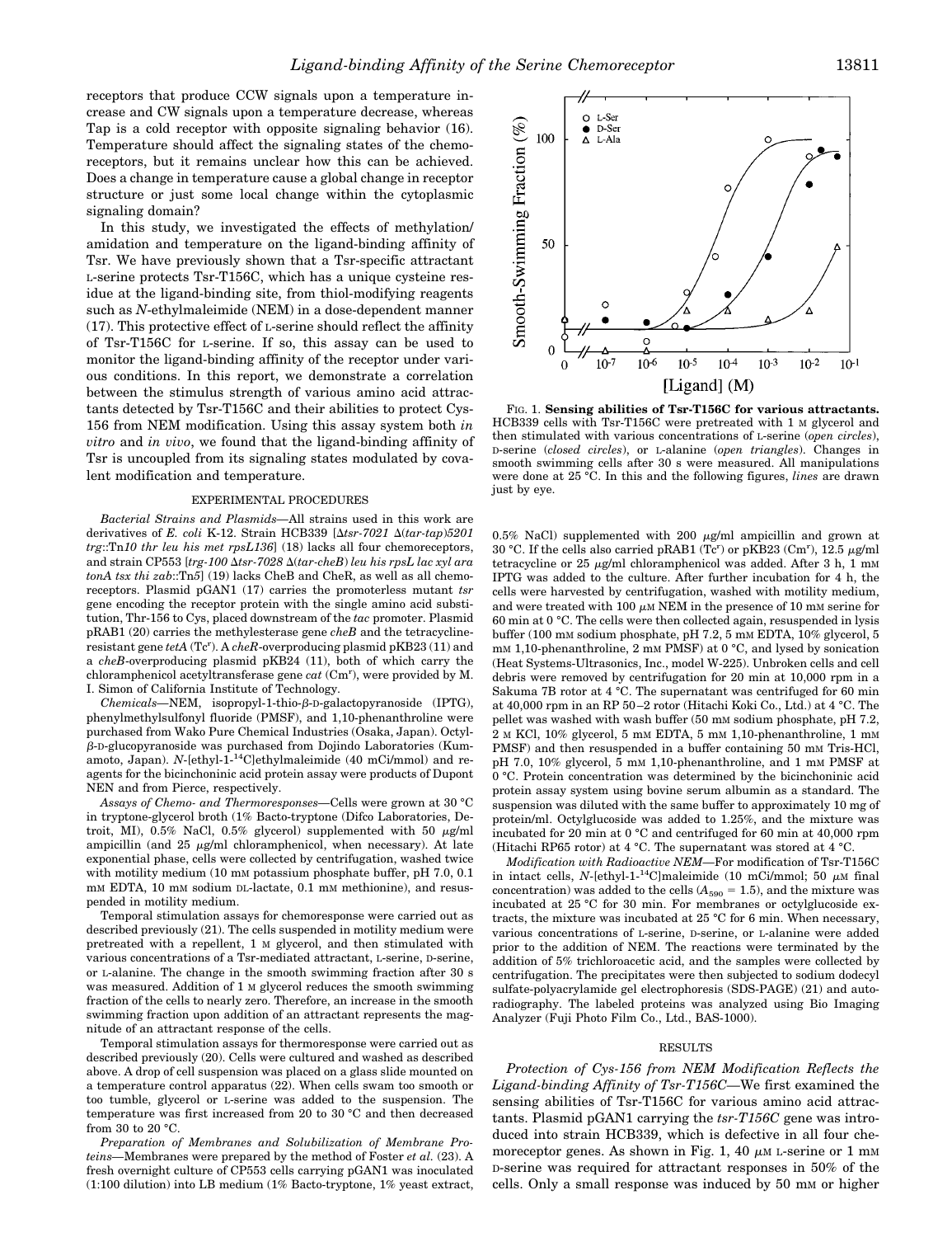

FIG. 2. **Protective effects of various attractants on modification of Tsr-T156C by radioactive NEM.** Membranes (containing approximately 4  $\mu$ g of proteins) extracted from CheB<sup>-</sup> CheR<sup>-</sup> cells overproducing Tsr-T156C were solubilized with 1.25% octylglucoside.  $50 \mu$ M  $[$ <sup>14</sup>C]NEM was added to octylglucoside extracts in the presence of various concentrations of an attractant. The mixtures were incubated for 6 min at 25 °C and were subjected to SDS-PAGE followed by autoradiography with an imaging plate. The relative intensities of labeled Tsr-T156C were plotted. *Open circles*, L-serine; *closed circles*, D-serine; *open triangles*, L-alanine. **FIG. 3. Effect of covalent modification on protection by L-ser-**

concentrations of L-alanine. These results are essentially consistent with the published data for wild-type Tsr (24), that the affinity of Tsr for L-alanine is lower than that for L-serine by more than two orders of magnitude.

Next, we investigated the ability of various attractants to protect against NEM modification. As shown in Fig. 2, the addition of L-serine or D-serine to membrane proteins extracted with octylglucoside significantly prevented NEM from reacting with Tsr-T156C, but L-alanine appeared to have no protective effect. Similarly, glycine and  $\alpha$ -aminoisobutyric acid, a nonmetabolizable attractant, had no effect (data not shown). The protective effect of D-serine was smaller than that of L-serine, consistent with the fact that the concentration of D-serine for a half-maximal response of cells expressing Tsr-T156C is about 10-fold higher than that of L-serine. Similarly, the inability of L-alanine to protect corresponds to the low apparent affinity of Tsr-T156C for L-alanine. Therefore, we conclude that the relative extent of protection by an attractant against NEM modification of Tsr-T156C reflects the affinity of Tsr for the attractant.

*Effects of Covalent Modification on Serine Protection in Vitro—*We next examined whether methylation of the chemoreceptor affects its affinity for attractants. Plasmid pGAN1 carrying the *tsr-T156C* gene was introduced into strain CP553, which lacks CheB and CheR as well as all four chemoreceptors. To modulate the methylation level of Tsr-T156C, the resulting strain was further transformed with plasmids carrying either the methylesterase/deamidase gene *cheB* or the methyltransferase gene *cheR*. Fig. 3*A* shows the effects of various concentrations of L-serine on NEM modification of Tsr-T156C in membrane preparations from  $CheB^+ CheR^-$  or  $CheB^- CheR^-$  cells. In these strains, the five major methyl-accepting residues of Tsr (collectively designated as QEQEE) should be modified as follows. In  $CheB^-$  Che $R^-$  cells, all five residues are unmodified ( $QEQEE$ ); in  $CheB^-$  CheR<sup>+</sup> cells, the Gln residues are not deamidated, and the Glu residues are methylated (QEmQE $mEm$ ; and in  $CheB^+ CheR^-$  cells, the Gln residues are deamidated, and the Glu residues are not methylated (EEEEE). In fact, Tsr-T156C proteins in those cells showed distinct mobili-



**ine.** Membranes (approximately 6  $\mu$ g of proteins) from CheB<sup>+</sup> CheR<sup>-</sup> or CheB<sup>-</sup> CheR<sup>+</sup> cells were incubated with 50  $\mu$ M [<sup>14</sup>C]NEM for 6 min at 25 °C in the presence of various concentrations of L-serine. *A*, samples were subjected to SDS-PAGE and autoradiography. *B*, the relative intensities of labeled Tsr-T156C were plotted as described in the legend to Fig. 2. In the case of  $CheB^-$  Che $R^+$  cells, the sum of all four bands was plotted. *Open circles*, membranes of CheB<sup>+</sup> CheR<sup>-</sup> cells; *closed*  $circles$ , membranes of  $CheB^ CheR^+$  cells.

ties on SDS-PAGE due to methylation or deamidation (25). In each case, the extent of NEM labeling of Tsr-T156C decreased considerably in the presence of higher concentrations of Lserine. The L-serine concentration required for 50% protection is approximately 500  $\mu$ M both for CheB<sup>-</sup> CheR<sup>+</sup> cells and for  $CheB<sup>+</sup> CheR<sup>-</sup>$  cells (Fig. 3*B*). Similar results were obtained using octylglucoside-solubilized Tsr-T156C proteins (data not shown). These results suggest that covalent modification of Tsr-T156C does not dramatically affect its affinity for L-serine in the absence of the cytoplasmic Che proteins, a conclusion consistent with recent studies on Tar  $(11, 12)$  and Tsr  $(13)$ .

*Effects of Covalent Modification on Serine Protection in Vivo—*We then examined serine protection of Tsr-T156C from NEM modification in intact cells. As shown in Fig. 4*B*, the L-serine concentration required for 50% protection of Tsr-T156C was approximately 1 mm for  $CheB^-$  CheR<sup>-</sup> (QEQEE),  $CheB^-$  CheR<sup>+</sup> (QEmQEmEm), and CheB<sup>+</sup> CheR<sup>-</sup> (EEEEE) cells. This was not due to the ineffectiveness of the method since about 100 mM D-serine was required for 50% protection of Tsr-T156C expressed in  $CheB^-$  CheR<sup>-</sup> cells (Fig. 4*B*). Four bands of Tsr-T156C were detected for samples from CheB<sup>-</sup>  $CheR<sup>+</sup>$  cells due to differential methylation levels (Fig. 4*A*). So, we further examined serine protection on each band. The slowest band on SDS-PAGE was considered to be the unmodified form (QEQEE) of Tsr (Fig. 4*C*). All bands were protected from NEM modification by L-serine to almost the same degree as the slowest band. Taken together, we conclude that covalent modification of Tsr-T156C does not dramatically change its affinity to serine even in the presence of the cytoplasmic Che proteins. However, since Tsr was overproduced, we cannot rule out the possibility that many of the receptor proteins might not form ternary complexes with CheW and CheA.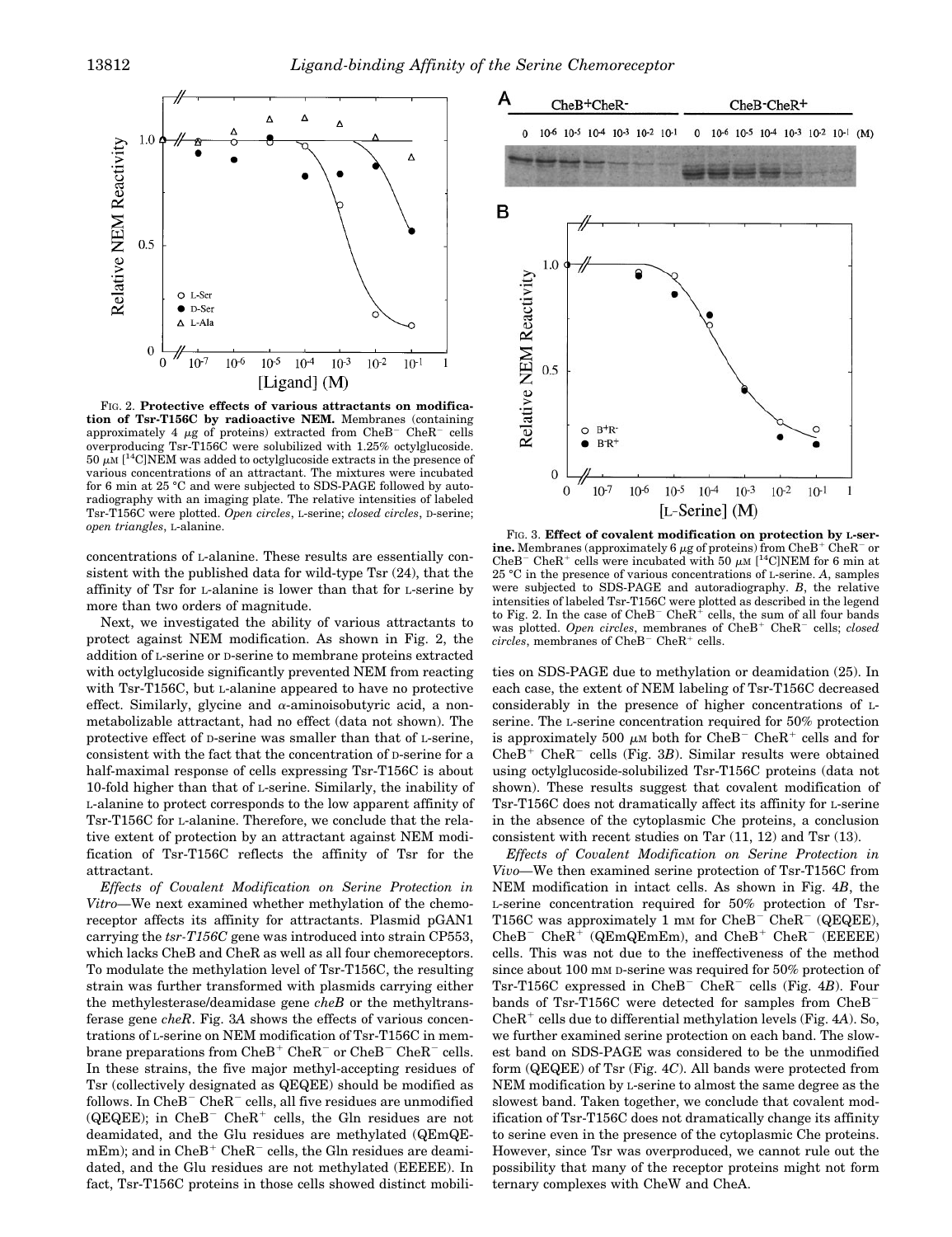

FIG. 4. **Effect of covalent modification on serine protection in intact cells.** CheB<sup>+</sup> CheR<sup>-</sup>, CheB<sup>-</sup> CheR<sup>-</sup> or CheB<sup>-</sup> CheR<sup>+</sup> cells overproducing Tsr-T156C were incubated with 50  $\mu$ M [<sup>14</sup>C]NEM for 30 min at 25 °C in the presence of various concentrations of L-serine or D-serine. *A*, samples were subjected to SDS-PAGE and autoradiography. Each Tsr protein with differentially modified form is indicated by a *thin arrow* on the *right*. *Thick arrows* on the *left* represent the positions of bands, corresponding to the molecular weight of 66 kDa. *B*, the relative intensities of labeled Tsr-T156C were plotted as described in the legend to Fig. 2. *Open circles*, CheB<sup>-</sup> CheR<sup>-</sup> cells, L-serine; *closed circles*, CheB<sup>-</sup> CheR<sup>-</sup> cells, D-serine; *open triangles*, CheB<sup>+</sup> CheR<sup>-</sup> cells, L-serine; *closed triangles*, CheB<sup>-</sup> CheR<sup>+</sup> cells, L-serine. *C*, the relative protection by L-serine of different methylated forms in the CheB<sup>-</sup> CheR<sup>+</sup> cells. *Open circles*, total (bands 1–4); *closed circles*, band 1; *open triangles*, band 2; *closed triangles*, band 3; *open square*, band 4.

*Effects of Temperature on Serine Protection—*We next examined whether temperature influences the ligand-binding affinity of the chemoreceptor. First of all, we had to examine whether Tsr-T156C has thermosensing ability in the CheB<sup>-</sup>  $CheR^-$  background since Tar does not have thermosensing

#### TABLE I *Thermosensing abilities of Tsr and Tsr-T156C in the CheR*<sup>2</sup> *backgrounds*

Thermoresponses of cells expressing Tsr or Tsr-T156C were analyzed. Strains CP553 (CheB<sup>-</sup> CheR<sup>-</sup>: abbreviated as  $B^-R^-$ ) and CP553 transformed with the CheB-overproducing plasmid pKB24 (CheB<sup>+</sup> CheR<sup>-</sup>: abbreviated as  $B^{++}R^-$ ) were used as hosts for plasmids carrying the *tsr* or *tsr-T156C* gene. Cells were incubated at 20 °C prior to the assays for themoresponses. Temperature was increased to 30 °C and then decreased to 20 °C as described under "Experimental Procedures." S, smooth swimming; R, random swimming; T, tumbling; NT, not tested;  $+$ , cells showed smooth swimming and tumbling upon an increase and a decrease in temperature, respectively;  $-$ , cells did not change their swimming behavior upon temperature changes.

| Chemoreceptor/host                         | Swimming pattern<br>at $25 \text{ °C}$ | Thermoresponse |              |            |
|--------------------------------------------|----------------------------------------|----------------|--------------|------------|
|                                            |                                        | None           | $+$ Serine   | + Glycerol |
| $\rm Tsr/B^{++}R^-$                        | S/R                                    |                | NT           | NT         |
| $\mathrm{Tr}$ / $\mathrm{B}^-\mathrm{R}^-$ | т                                      |                | $+^{\alpha}$ | NT         |
| $Tsr$ -T156C/B $^{++}R^-$                  | S/R                                    |                | NT           | $+^c$      |
| ${\rm Tsr\text{-}T156C/B^{-}R^{-}}$        | ጥ                                      |                | $+^b$        | NT         |

 $a$ <sup>a</sup> Thermoresponses were measured in the presence of 120  $\mu$ M L-serine.

 $^b$  Thermores<br>ponses were measured in the presence of 300  $\,\mu\mathrm{m}$  Lserine.<br><sup>*c*</sup> Thermoresponses were measured in the presence of 10% glycerol.

ability in the same background (20). The results are summarized in Table I. CP553 cells (Tsr<sup>-</sup> Tar<sup>-</sup> Trg<sup>-</sup> Tap<sup>-</sup> CheB<sup>2</sup>  $CheR^-$ ) were transformed with plasmid pJUN11, which carries the *tsr-T156C* gene. The resulting cells showed tumbling without any stimulus at 25 °C and did not change their swimming behavior upon temperature changes. When tumbling was reduced by the addition of 0.3 mm L-serine, the cells showed thermosensing abilities. The cells showed smooth swimming as the temperature increased (from 20 to 30 °C) and then tumbling as the temperature decreased (from 30 to 20 °C). Similar results were obtained for CP553 cells expressing wild-type Tsr in the presence of 120  $\mu$ M L-serine. An analysis by Western blotting with anti-Tsr antiserum detected no change in mobility of either wild-type Tsr or Tsr-T156C during these behavioral responses, indicating that neither spontaneous deamidation nor degradation of the chemoreceptors had occurred (data not shown). These results suggest that, unlike Tar, the primary, unmodified translational product of Tsr can mediate a thermoresponse. That serine does not play an essential role in thermosensing by Tsr-T156C was verified as follows. To shift the signaling bias toward smooth swimming (CCW flagellar rotation) by deamidation, Tsr-T156C was expressed in CP553 cells carrying the CheB-overproducing plasmid pKB24  $(CheB<sup>++</sup> CheR<sup>-</sup>)$ . The resulting cells swam very smoothly even when temperature was changed. However, in the presence of a repellent glycerol (10%), the deamidated form of Tsr-T156C mediated a thermoresponse. We conclude that both the unmodified and the deamidated forms of Tsr-T156C have thermosensing abilities.

Next, we subjected Tsr-T156C expressed in the CheB<sup>-</sup>  $CheR^-$  background to NEM modification in the presence of various concentrations of L-serine. As shown in Fig. 5, both in a membrane preparation and in an octylglucoside extract, Tsr-T156C was protected by L-serine from NEM modification at 20, 25, and 30 °C to almost the same degree. By contrast, incubation at higher temperature (50 °C) almost completely abolished the protective effect of serine (data not shown), indicating (partial) denaturation of the protein. These results suggest that the ligand-binding affinity of the chemoreceptor is not significantly affected by a moderate change in temperature which causes thermotaxis.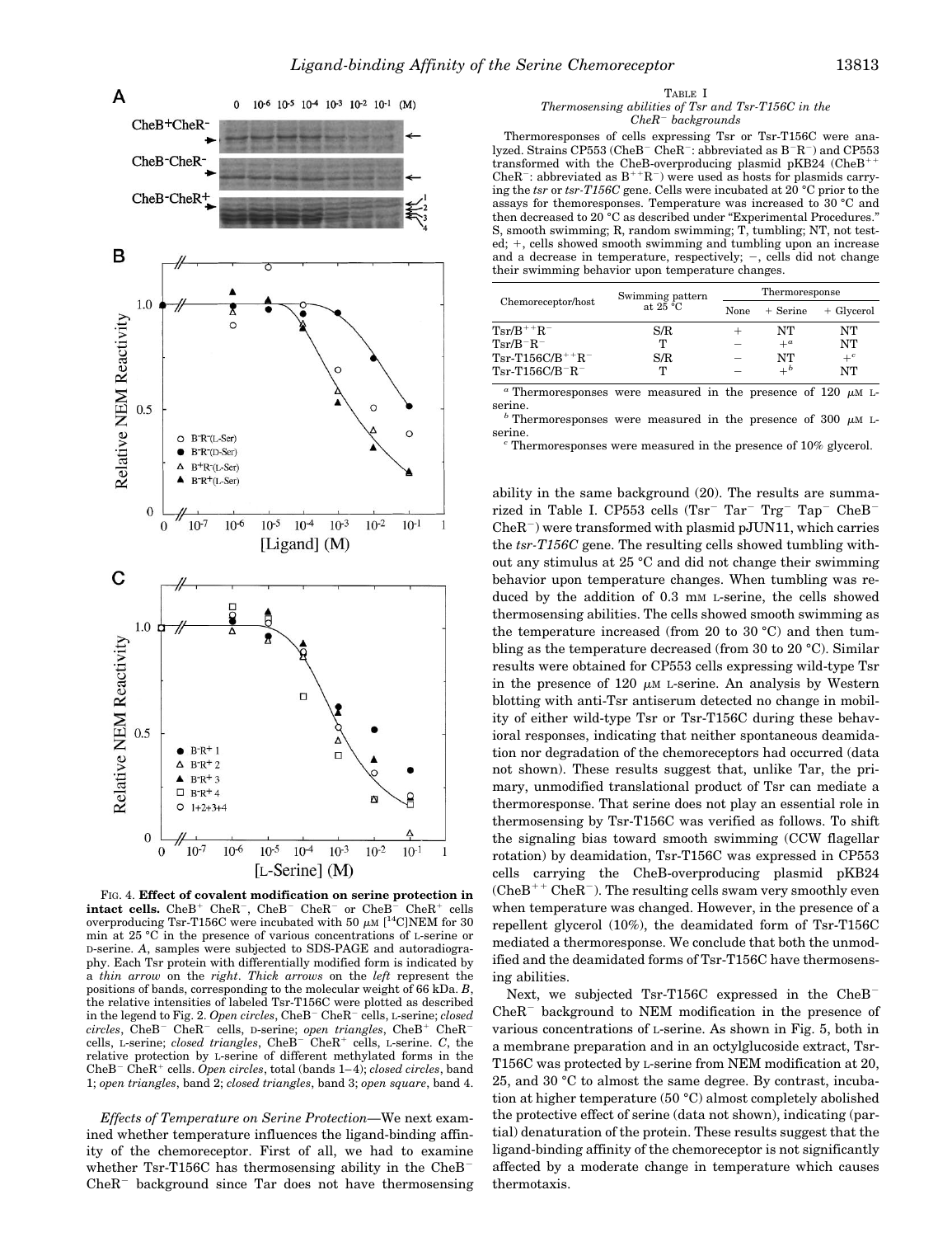

FIG. 5. **Effect of temperature on serine protection.** CheB CheR<sup>-</sup> cells overproducing Tsr-T156C  $(A)$ , and membranes  $(B)$  and solubilized membrane proteins (*C*) from the cells were incubated with 50 <sup>m</sup>M [ 14C]NEM for 6 min at 20 °C (*open circles*), 25 °C (*closed circles*), or 30 °C (*open triangles*). The relative intensities of labeled Tsr-T156C were plotted as described in the legend to Fig. 2.

# DISCUSSION

We used sulfhydryl modification to investigate the ligandbinding affinity of Tsr-T156C under various conditions. Whereas an attractant binds reversibly to Tsr, NEM covalently attaches to the cysteine residue. Therefore, the amount of NEM-labeled to Tsr-T156C increases even in the presence of the competitor during incubation. In this study, we could not determine absolute values of the dissociation constants. More detailed analyses would be required for obtaining such values as demonstrated for dissociation constants between an enzyme and its substrate or inhibitors (26). However, when Tsr-T156C was incubated with NEM for a fixed length of time in the presence of L-serine, D-serine, or L-alanine, the magnitudes of protection were consistent with the apparent affinities of Tsr-T156C for those attractants. Therefore, we could compare relative affinities of Tsr for L-serine under various conditions simply by monitoring the protective effect of L-serine on NEM modification during a fixed length of time.

Using this assay system, we found that the serine-binding affinity of Tsr is uncoupled from its methylation-modulated signaling states both *in vivo* and *in vitro*. This is consistent with recent *in vitro* studies on Tar (11, 12) and Tsr (13). These results suggest that "reverse transmembrane signaling" from the inside to the outside of the cell membrane does not happen in adaptation. However, a previous report (14) demonstrated that methylation of Tsr and Tar substantially decreased the ligand affinity of receptors in the membrane preparations. The discrepancy might be explained by the fact that the latter study did not monitor ligand binding to the receptors directly or by differences in the amount of the receptors in the membrane preparation. Alternatively, the cytoplasmic Che proteins, especially CheA and CheW, which form a ternary complex with the chemoreceptor, might contribute to reduction of the ligandbinding affinity upon methylation, which cannot be observed for the bare receptor, as has been discussed before (13). We cannot rule out this possibility since Tsr-T156C was overproduced in our experiments, and some would not be in ternary complexes with CheA and CheW.

More surprisingly, we found that the serine-binding affinity of Tsr is also uncoupled from its temperature-modulated signaling states *in vivo* and *in vitro*. Thus, a moderate change in temperature in the range between 20 and 30 °C may not cause a dramatic change in the receptor structure, such as monomerdimer transition or a profound conformational change, but may cause some effects limited to the cytoplasmic domain. These local structural changes should be the nature of thermosensing by the chemoreceptor. The importance of the cytoplasmic domain in thermosensing by Tar has been suggested by a previous study (20), which showed that the primary translational product of *tar* does not have thermosensing ability and the unmethylated and the heavily methylated forms of Tar function as warm and cold receptors, respectively. In this regard, Tsr behaves differently. The unmodified form functions as a warm receptor (Table I), and it seems to lose thermosensing ability upon methylation (27, 28). These differences between Tsr and Tar might be related to differences in the number of methylation sites (25, 29). In any case, covalent modification in the cytoplasmic domain dramatically affects the thermosensing property of the receptor, a fact which is consistent with the notion that the structure of the cytoplasmic domain is altered by temperature changes.

Our results provide insight into the molecular architecture of the receptor. That the ligand-binding domain may be fairly stable in its overall organization is suggested by crystallographic analyses (30–32). There is only a small difference between the ligand-occupied and -free structures of a periplas